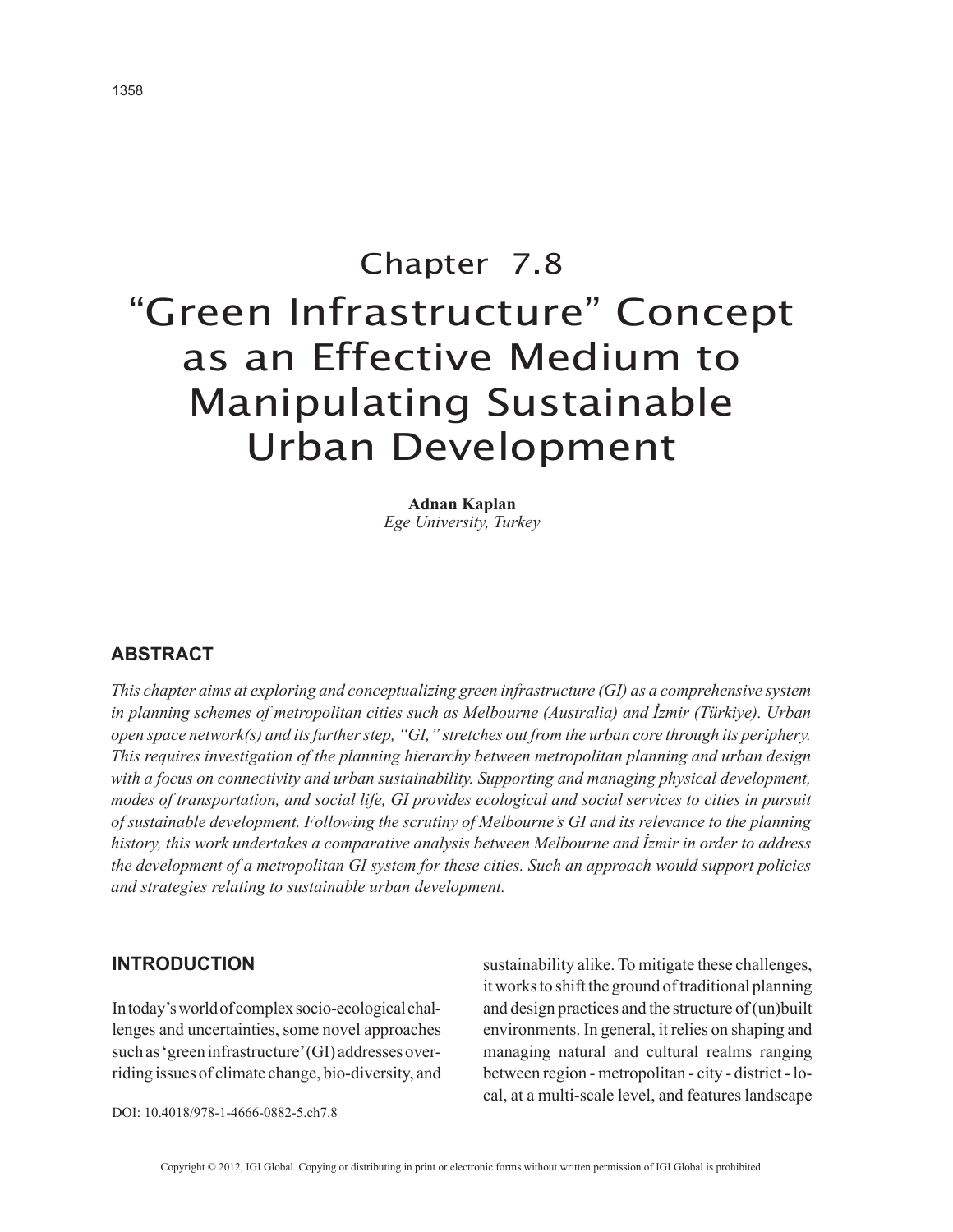policies and strategies. Its efficacy over 'sustainable city' and 'sustainable urban development' concepts has, since the last decade, considerably increased in theory and practice across the globe.

In order to engage into this century's sustainability issues, GI congregates a breadth of subjects including landscape ecology, climate change, urban (infra)structure, public health, planning and design. Positioned at the intersection of planning, design and urban infrastructure, it has substantially communicated with future growth and conservation issues.

The term 'green infrastructure' describes the network of natural and cultural landscape assets underpinning economic, socio-cultural and environmental thriving of cities and towns. GI strategies herein provide a framework for more holistic planning, design and monitoring of the complex interactions between the (non-regenerative) built form and the environment within which it is situated in order to enhance the performance of both, and to enable human settlements to function as integral components of larger landscape processes affecting energy, water, carbon and biodiversity (Australian Institute of Landscape Architects, 2009). Open space networks composed of protected landscape patches and connected by multiple corridors are widely recognized by the term `green infrastructure`. A `GI` network supporting the natural systems of a healthy ecosystem embraces all open space networks regardless of location, size and proximity to urban centre. Therefore, urban open space network(s) in some academic and practical works may stand for -or a previous step of- GI.

Establishing urban open space network(s) or GI needs to make use of existing and potential public spaces including parks, squares, boulevards, pedestrian zones, green- and waterways, shorelines, creeks, natural drainage features and trails to constitute a broad array of movement and communication links, extending from the core of urban settlements through to the edge. Such interconnected system of public open spaces and

greenways across and beyond the urban domain are of metropolitan and urban significance. This requires an inquiry to the planning hierarchy between metropolitan planning and urban design with a focus on urban sustainability. The basic aim of GI is to ensure ecologically healthy and vibrant cultural/natural landscape experiences for the sustainable city of today and the future. With an emphasis on connectivity of the 'regional to local' continuum, it supplies multi-functional services such as measuring ad hoc urban growth, protecting natural assets, managing economic prosperity and urban renewal.

This chapter aims at exploring and conceptualizing GI as a comprehensive system in planning schemes of metropolitan cities such as Melbourne (Australia) and İzmir (Türkiye) and embracing exchange of insights on GI concept for providing more secure and vibrant urban (-fringe) landscapes.

Since Melbourne was acknowledged as a model of sustainable urban development around the globe, it is being considered a benchmark for other cities worldwide. After the scrutiny of Melbourne's planning history, significance of metropolitan and urban green infrastructures have been recognized within the planning sphere, and subsequently a comparative analysis between Melbourne and İzmir coastal cities embarked on. These cities have, to some extent, similarities pertinent to coastal geographic features and their own planning tracks as well. But later in their planning phases, there emerged some obvious differences and deficiencies that call for a superficial adjustment of GI implementation.

As a consequence, this chapter justifies GI as a multi-scale approach between metropolitan planning and urban (landscape) design, and describes an in-depth understanding of urban sustainability as GI (would) provide(s) increased level of ecological and social services for İzmir and Melbourne coastal metropolitan cities.